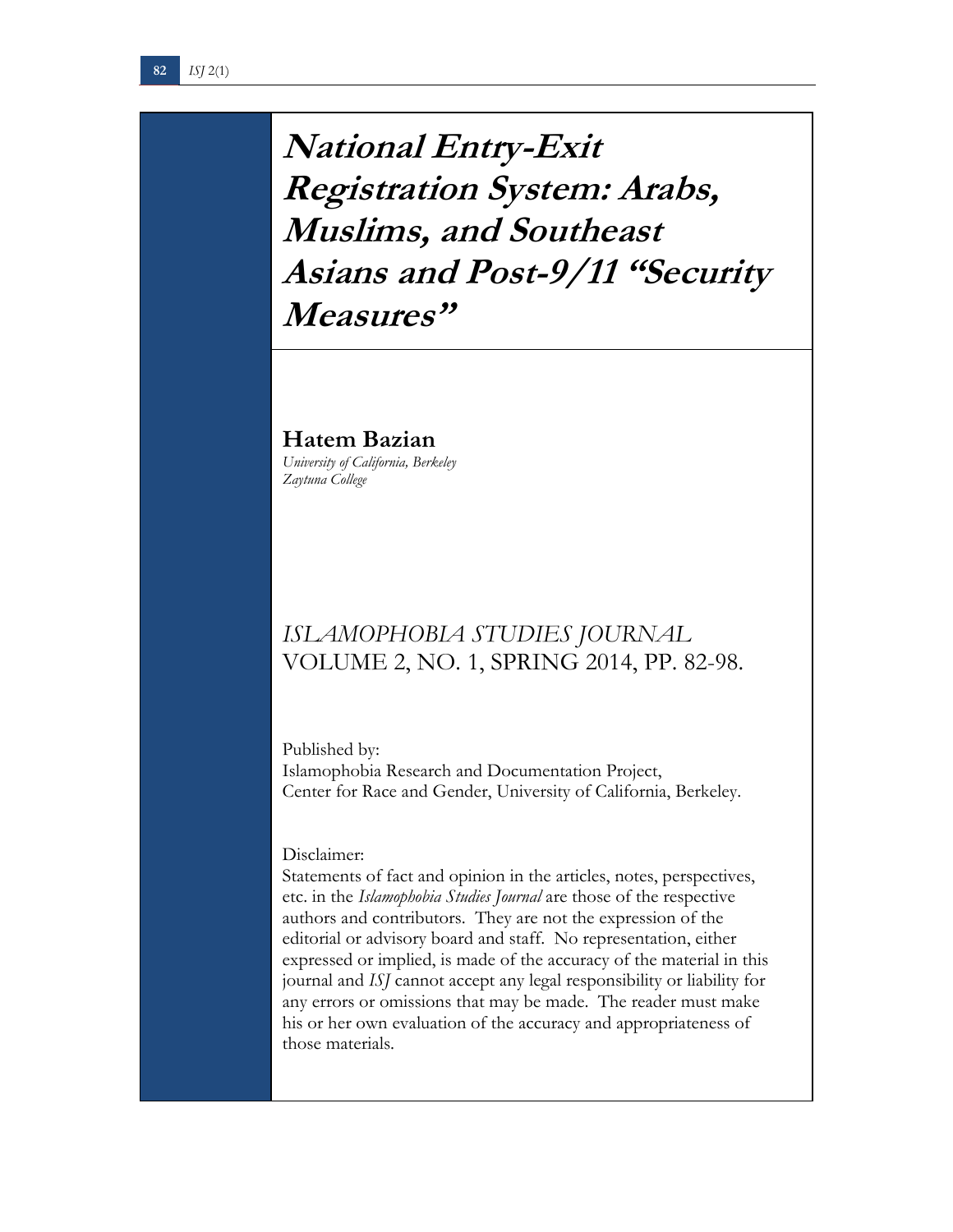## **National Entry-Exit Registration System: Arabs Muslims and Southeast Asians and Post-9/11 "Security Measures"**

## **Hatem Bazian**

*University of California, Berkeley*

*"In the hours and days immediately following [the September 11] attacks, Attorney General John Ashcroft . . . directed that FBI and INS agents question anyone they could find with a Muslim-sounding name . . . in some areas . . . they simply looked for names in the phone book . . . . . Anyone who could be held, even on a minor violation of law or immigration rules, was held under a three-pronged strategy, fashioned by Ashcroft and a close circle of Justice Department deputies including criminal division chief at the time Michael Chertoff, that was intended to exert maximum pressure on these detainees . . ." (From a summary of Ashcroft strategy sessions contained, in further detail, in Steven Brill's* After: How America Confronted the September 12 Era)"

January 10, 2003, was a seemingly normal day by all the standards used to measure 'normal' in America. Across the country, people went about their day as usual rising early, eating breakfast, going to work, grabbing a coffee, reading the comics and sports sections, checking email, keeping track of the stock market, listening to music, or watching a favorite show on television, and sports fans were looking forward to the weekend and the National Football League playoffs to commence. The reality is that all was not as average or familiar as it seemed. January 10, 2003, marked the second date for Special Registration, a procedure requiring certain non-immigrants to report and register with the United States Immigration and Naturalization Services (INS) mandated by the Patriot Act. The INS's program was initially put into effect on November 15, 2002, in a little publicized Special "Call-In" Registration that required men and boys with visas from Iran, Libya, Sudan, Syria and Iraq to report to the INS to be fingerprinted, photographed, and interrogated or else face criminal prosecution and deportation. In the aftermath of 9/11, a concern had emerged regarding the possibility of a large number of Arab and Muslim sleeper terrorist cells operating in the US, who were deemed to possibly be considering a future attack; thus a method had to be introduced to deal with this 'real' threat. Considering the extent of the  $9/11$  attacks, one can understand the level of fear permeating the society and the responsibilities of the national leadership to protect citizens from impending threats, but the security instruments chosen alarmed civil rights and immigrant advocacy communities. The question of how to provide security while guaranteeing civil and human rights protection was and still remains the key issue confronting American society.

On June 6, 2002, in a response to increased public discussion of the perceived threat, Attorney General John Ashcroft announced the National Entry-Exist Registration System (NSEERS) by stating the following:

> *In this new war, our enemy's platoons infiltrate our borders, quietly blending in with visiting tourists, students, and workers. They move unnoticed through our cities, neighborhoods, and public spaces. They wear no uniforms. Their camouflage is not forest green, but rather it is the color of common street clothing. Their tactics rely on*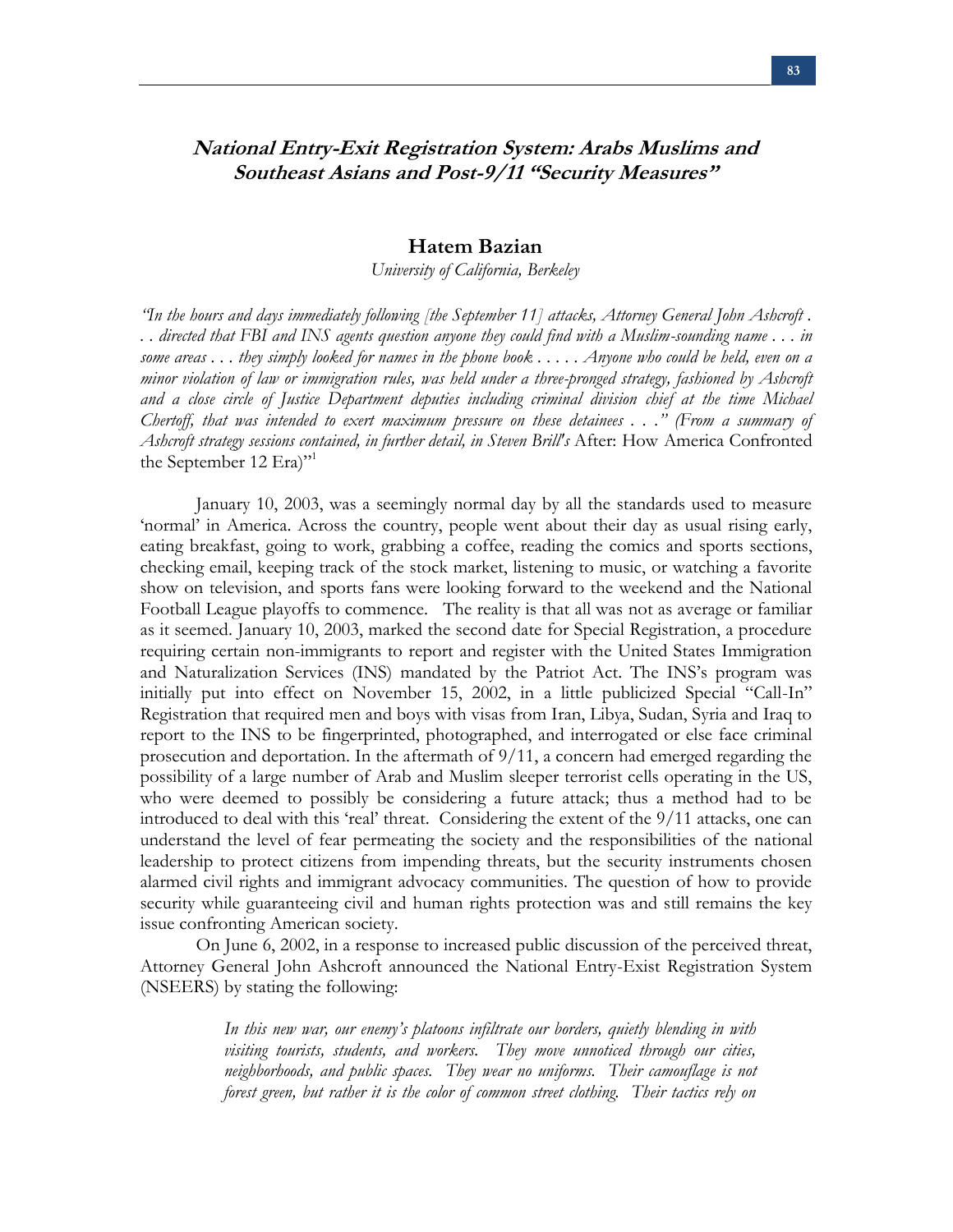*evading at the border and escaping detection within the United States. Their terrorist mission is to defeat America, destroy our values, and kill innocent people.2*

Attorney General Ashcroft painted a very dreadful and frightening image of "enemy platoons" having infiltrated the country that moved about in "our cities, neighborhood and public spaces." Not only had they made it into the country, but also they appeared dressed in normal clothing so much so that it would be difficult to detect them or their thereabouts. The logic of Ashcroft's statement, if one were to accept its premises, calls upon society to use extraordinary measures to secure the country from this 'new enemy' deemed to be hiding and lying in wait all over the country. For the average citizen confronting a 9/11 type of an attack, the arguments and the threat are made to appear real, thus the prescription of what is required as a remedy to such threat becomes acceptable in the face of a very deceptive enemy hiding in "our cities, neighborhood and public spaces." One may also derive from Ashcroft's statement the real possibility that society is being asked to turn a watchful eye on those among us who are to be held indirectly responsible for the 9/11 attacks, Arabs and Muslims. In this regard, the Department of Justice's registration program; rather than going after those responsible for the attacks, opted for cementing the idea of Arabs and Muslims as collectively guilty for the 9/11 events.

The government's answer to the "real threat" of sleeper cells was the implementation of the National Entry-Exist Registration System targeting individuals from 25 Arab, Muslim and South East Asian countries. The result of this registration is a twofold approach; one directed at visitors coming into and leaving the country, while the other impacted those already in the US. As far as visitors entering the US, the NSEERS mandated those arriving from certain designated countries to be "fingerprinted, photographed and interviewed by an INS inspecting office."<sup>3</sup> During the Special Registration, non-immigrants entering or already in the country were subject to photographing, fingerprinting and questioning. Under the directives of Attorney General Ashcroft, the Special Registration was made requirement for:

> 1. Male citizens or nationals of Saudi Arabia and Pakistan with a deadline of March 21, 2003.

> 2. Male citizens or nationals of Bangladesh, Egypt, Indonesia, Jordan or Kuwait were given a deadline of April 25, 2003.

> 3. Male citizens or nationals over 16 years of age from Iran, Iraq, Sudan, Syria, and Libya (Group 1) and Afghanistan, Algeria, Bahrain, Eritrea, Lebanon, Morocco, North Korea, Oman, Qatar, Somalia, Tunisia, United Arab Emirates the deadline was January 10, 2003.

> All of the countries included in the registration are pre-dominantly Muslim with the one exception, North Korea, which was added due to its inclusion in Bush's "Axis of Evil" category during the State of the Union of Speech in 2002. Another country, Armenia was included for a 24 hours period, but then immediately removed as a result of heavy lobbying and political pressure directed at Congress, which acted swiftly to expunge any reference to it in the INS program.4

As a policy, the INS Special Registration has been on the books since 1996, and it applies to all foreign visitors, however the Department of Justice "has put it into effect only for men from 25 countries, all but one of them Arab or Muslim nations."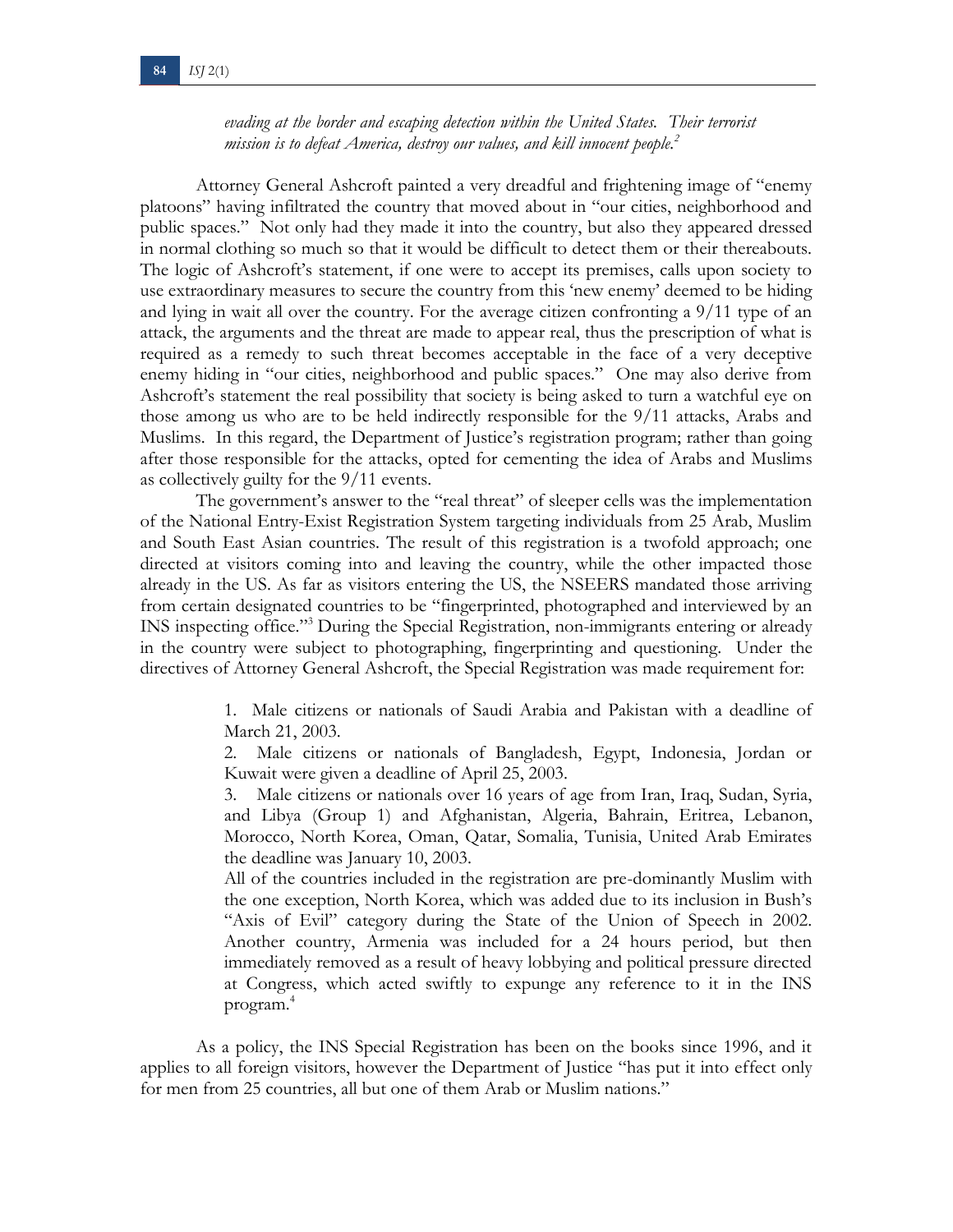Susan Sachs in a Feb 21 article in the New York Times points out that "of the 32,000 men who have registered so far at immigration offices around the country, according to INS officials, more than 3,000, face deportation." One has to consider the impact of such a policy on the Arab, Muslim and South East Asian immigrant populations and whether this in reality, was directed at reducing their numbers in the US. In commenting about Special Registration, Jeanne Butterfield, Executive Director of the American Immigration Lawyers Association, observed that "if your goal is to make tens of thousands of Muslims males easily deportable, then you may be accomplishing that."

The case of Ejza Haider, a visiting Pakistani scholar in the Washington based Brookings Institute, who was arrested outside his office and taken into custody under the NSEERS program, is a case in point. In an editorial, *Wrong Message to the Muslim World*, published in the Washington Post February 5, 2003, Mr. Haider explained what happened to him:

> *On Jan. 28, two agents from the U.S. Immigration and Naturalization Service (INS) arrested me outside my office at the Brookings Institution. In a matter of moments I was transformed from research scholar at a venerable Washington think tank to suspect, from a person with a name and a face to a "body," a non-person. I*  was put in a car, taken to a detention center, locked in a cell, and stripped not just of *my belt and shoelaces but of my pride and dignity -- all because of my nationality. As a visiting scholar from Pakistan, where I am an editor, I had visited the State Department and attended functions with senior U.S. officials. But as far as the Justice Department was concerned, I was someone to be stalked and brought in by burly federal agents. I am only one of hundreds of victims, from Pakistan and elsewhere, who have suffered such indignities under the absurd new policy that requires foreign nationals from numerous Muslim countries to register with the INS: the National Security Entry-Exit Registration System. Many have fared far worse than I.*

> *For more than a century, people from all over the world have come to the United States to escape repression and enjoy its freedoms. Perhaps for the first time in American history, we are witnessing the spectacle of families migrating from the United States in search of safety. It is argued that this policy is meant to increase security for the United States. A worse way of doing so could hardly be imagined. The policy is an attempt to draw a Maginot line around America. Not only is it likely to fail in securing the homeland, it is creating more resentment against the United States. Does America need a policy that fails to differentiate between friend and foe? Not only has the Justice Department designed such a policy, it has authorized the INS, arguably the most inefficient of the bureaucratic organizations, to implement it. The argument that, as a Brookings scholar, I should have known or did know about the registration policy is wrong.*

> *On Oct. 22, 2002, I was registered at the airport. I was told to return for a second interview on or before Dec. 2. But before that date I learned that Pakistan was not on the INS list of countries. So I checked with the INS help line and was told that I did not need to go in for a second interview. Later in December, Pakistan (along with Saudi Arabia) was put on the list and the INS issued another deadline for registration, sometime in February. But even then, the registration requirement related only to Pakistani nationals who had entered the United States before Sept. 30, 2002.*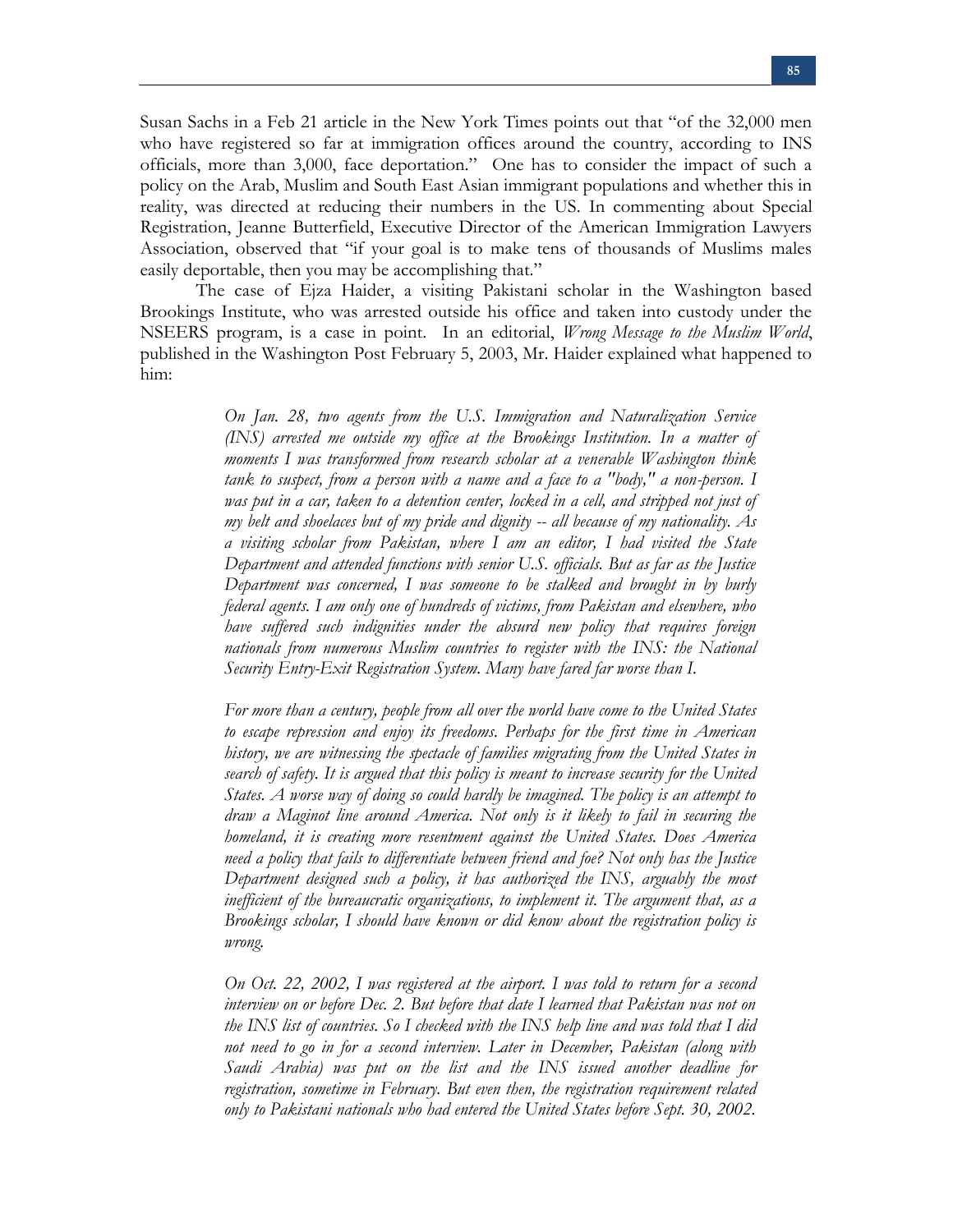*I did not know I was in violation of the INS policy. Brookings did not know I was in violation. My friends in the State Department did not know I was in violation. And if -- even after following the policy closely and calling the INS for information -- we could not understand the law, what hope can there be for the cabdriver or the restaurant worker who doesn't have the leisure to discover the letter and intent of INS policies?* 

*The Justice Department's job is not foreign policy, of course, and part of its duty is to prevent both American citizens and legitimate visitors from doing or suffering harm in this country. The INS should keep a watchful eye on potentially dangerous foreigners, but it must do a much better job of distinguishing them from the vast majority of foreign nationals in this country who seek only to work, study and obey the law. Moreover, the law itself must be clear and fair for those to whom it applies.* 

*As matters stand, the policy draws on the "us vs. them" syndrome. The very question of "why they hate us" is begotten of the binary logic of terrorism and does incredible damage by removing the distinction between the U.S. government and America, between the official United States and American society. The irony is that confusing these two distinct categories is the big achievement not of "terrorists" but of the U.S. government itself. There are many people out there who may not, and do not, agree with U.S. policies, but neither do they hate America. Mere rhetoric about Islam's being a great religion or the fact that the war on terrorism is not a war on Islam or even that registration is not about racial and religious profiling will not do. People out there are neither stupid nor intellectually challenged. It does not serve any purpose for the United States to test their intelligence.*<sup>5</sup>

To many Americans, the new security measures implemented post 9/11 were welcomed and viewed as providing much needed comfort after a blazing attack that undermined the sense of normalcy in a society bruised upon its own continental soil for the first time.<sup>6</sup> Often the security measures instituted did not extend beyond cosmetic measures, but nevertheless for an angry and frightened population, anything seemed a welcome reprieve from the onslaught of the foreign terrorist. In a memorandum to the FBI and law enforcement agencies, the Attorney General called for the use of "every available law enforcement tool" to bring to justice anyone who "participate in, or lend support to, terrorist activities."<sup>7</sup> The real problem confronting law enforcement agencies is how to identify the people who might be involved in any aspect of "terrorism."

In this context, the Department of Justice measures were within the range of "acceptable" responses to a clear and present danger, while some within the American society argued for even harsher measures. The target of the security measures were arguably those who were the weakest in defending themselves, the new immigrants and those occupying the economic bottom within the American society. In addition, race and color plays a role in the acceptability of the institution of new security measures. Since Arabs, Muslims and South East Asians are all non-whites, a campaign against them falls within the rational discourse of race relations in the American context. The INS and security measures fits into the racial matrix governing the societal structure, allocation of resources and accordance of rights in the American system, and is normative and not an exception. When a crime is committed in America, the likely suspect is a "Black" even before any details of what occurred are conveyed, and the same pertains to terrorism. Thus, the first to be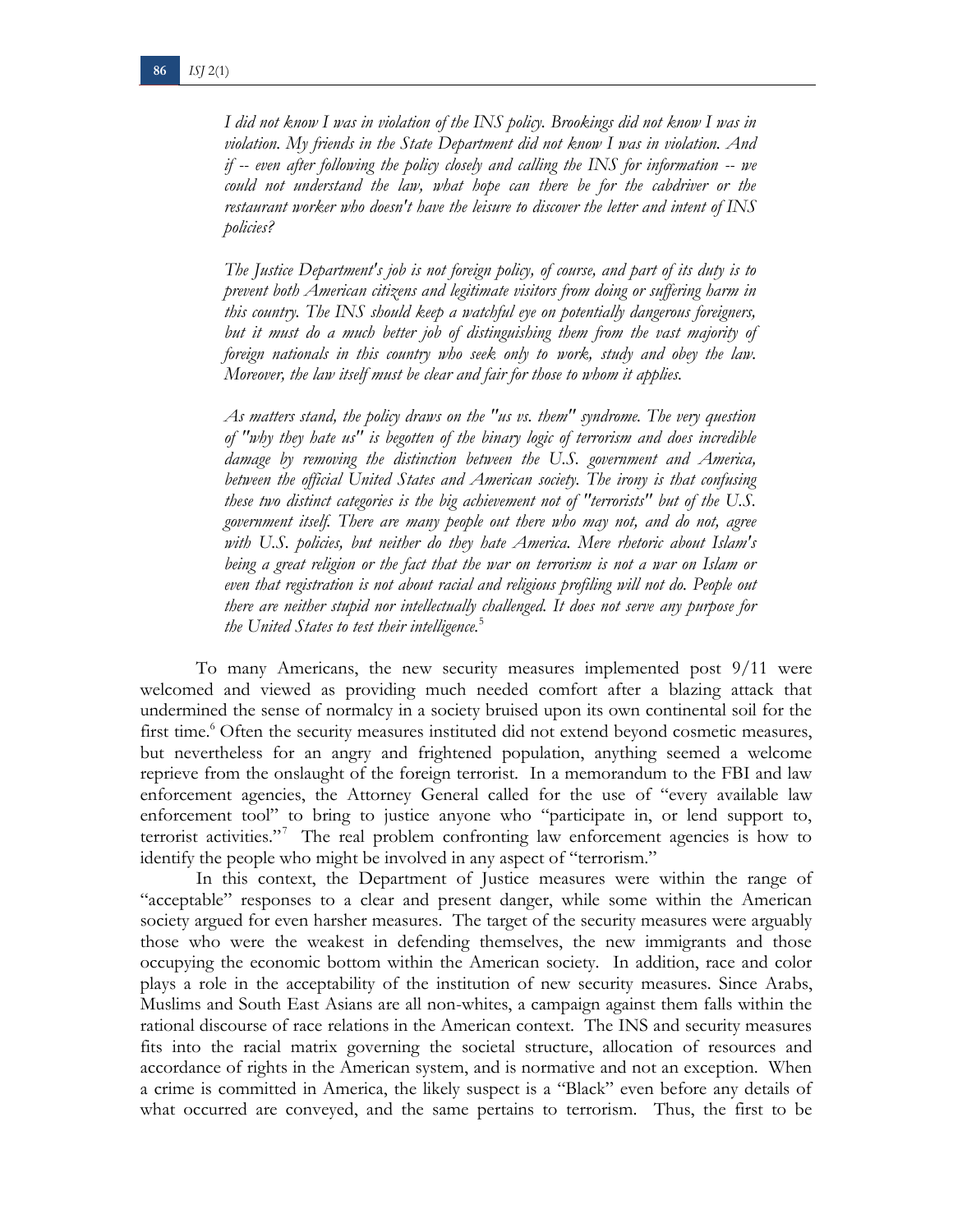thought of as being a terrorist is Arabs, Muslims and South East Asians for they fit the existing institutionalized profile.

The registration program was born out of these dynamics and no resistance or discussions occurred prior to its implementation. In addition, the main stream news did not have much coverage of the registrations prior to the deadline and, other than in passing, the focus was on an attempt to rationalize the measures. Prior to the date of the registration, since a number of those who carried out the attacks entered the US legally then, the news coverage maintained that the government should have a way to prevent others from coming into the country and also to make sure that sleeper cells were accounted for. No historical context, no counter arguments and no real face to those affected by this massive targeting of a community based on its religious and national origins were offered. The level of hostility on right wing radio and television programs was so high and considerable segments within the society wanted raw blood, not caring whom it belonged to as long as it has an Arab, Muslim or South East name to it.

The long lines in INS offices provided dramatic imagery of the new security era unfolding across the nation with minor attention, if any, paid to these events by the main stream. However, this all changed as news of what was unfolding in the Los Angeles INS offices. Over 500, mostly Iranian immigrants, were arrested as they responded to the new mandatory requirements to register. One cannot be sure whether this was a mistake on the part of the INS officers at the Los Angeles branch or a possible approach to demonstrate the seriousness of the Department of Justice in implementing the new policy, but it brought much needed attention to the Justice Department program.

In response to this massive arrest, the Los Angeles Iranian community, which has been mostly apolitical on the domestic front since the early years of the 1979 Iranian Revolution, was quick to respond and a large demonstration outside the Los Angeles INS offices provided images for the whole world to observe. As to the role of the media, the large and quick turn-out by the Iranian community has much to do with the influence and the role of the ethnic media which provided live coverage by a popular Persian language radio station, which adjusted its programming to deal with the crisis at hand. The radio station focused on events as they unfolded at the Los Angeles INS office, including live interviews, including victims' families, mothers, fathers, and wives who provided a much needed narrative for an otherwise omitted story from the main stream press. The radio station was then followed by the Los Angeles based Iranian community television and a massive protest emerged in a rather short time.

"A breaking story" out of Los Angeles was the headline on CNN and all the major networks had live images of hundreds and possibly thousands of people besieging the INS office and real stories filled with drama found its way across the nation and the world. In retrospect "the story" was born out of the response to the policy implementation and not the registration policy itself. Had it not been for the massive turn-out, the story would have not made it to the headlines even with a large amount of arrests that had taken place. The arrests caused the radio station to shift its coverage from its daily routine, to become a voice for the Iranian community at a critical time and people responded to the call by coming out in large numbers thus creating visibility and the story broke nationally. What is impressive is that it was not the INS or the liberal main stream media that made the difference; rather an 'old fashioned' community response aided by its own ethnic mass communication medium that caused a crisis.

The story in Los Angeles did not only affect the Iranian community, but included a diverse array of people from the targeted nations. Emad Takleh, a businessman from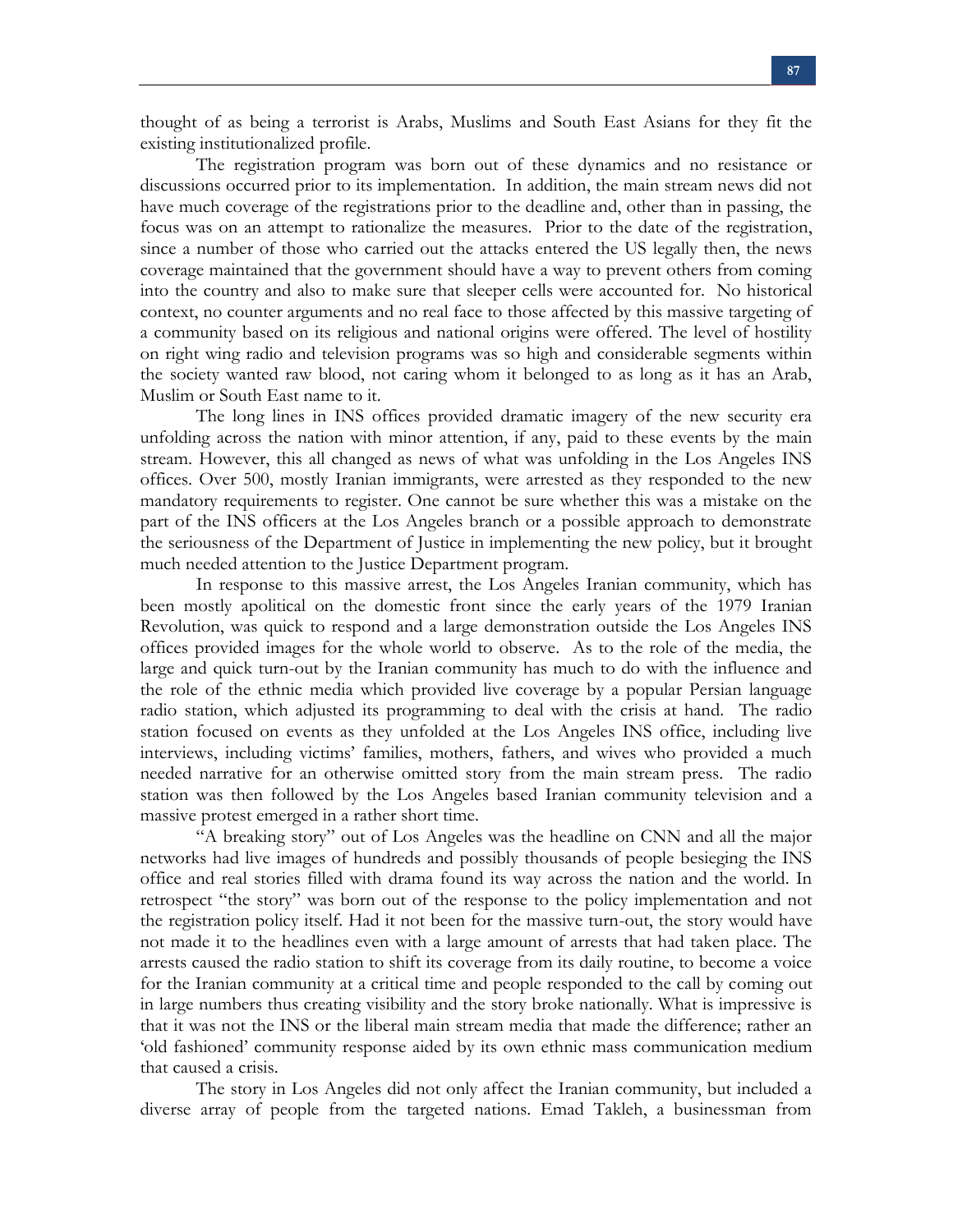

Claremont, California, of Syrian origin, who had lived in the United States for 18 years was required to register. In a town hall meeting Takleh said: "I knew my papers were in order, and thought I should have nothing to fear. I entered a room before the interviewer knew anything about my case; I was informed that I would be detained. My work authorization is in order-it doesn't expire until October of 2003." Entering the room was the beginning of a process that included a few hours of interrogation and demanded proof of his marriage. It seems Takleh came to the US as a foreign student and after college remained in the country, but in the early 1980's he allowed his visa to lapse. However, at the time of his registration Takleh's records indicate that he was granted full legal status as a result of a green card lottery, but the INS investigator "wouldn't listen" stating "You are illegal." After being interrogated for hours, Takleh was "packed into a cell with 50 other people and over the next few days was moved from Los Angels to a facility in Lancaster approximately at 3:00 am in the morning." "If this would have happened in Syria, I would have expected it, but to have it happen in the United States – well it's just unbelievable to me."<sup>8</sup>

A similar story is that of Yasser Tair, a resident of the United States for 21 years. His wife Zohor said: "he followed the law, he went there and then soon called to say that he had been detained. They put him in jail, and he doesn't know why. We still don't know why and they are treating him like a criminal. My husband sells real estate. We came here to make a good life for our children. My husband is the only one in the family who works and I have no other relatives here. We don't know when he will come back to us."<sup>9</sup>

Another Syrian man, Mohammed Tabboa, who lived with his wife and two children in Pasadena, went to the INS building in downtown Los Angeles early Monday morning to register and it was not until 11:00 pm on Thursday he was released, but not in Los Angeles rather from Lancaster, California. Tabbos said about his immigration status: "I am here on a visa. I've had a case with the INS dating from 1989, so for 14 years I've been in the US, working and paying taxes. My children are Americans. If the INS asks to see me, I come. What I don't understand is why they detained me. They asked me how I entered the US, who my parents and siblings are, and where they live today. Then they sent me to 'processing' where they took my picture, fingerprints, and told me to empty all of my personal belongings into a bag." After processing, Mohammed was taken into the basement holding cells shared by 50-80 men and boys placed in six small rooms with two small toilets and washbowls. "Some of the detainees had trouble breathing. There was only little space under the door to let in fresh air. We were so tight in the rooms that we didn't even have room for our prayers."<sup>10</sup>

INS offices across the country dealt with the registration in a variety of different ways with most using their own discretion by choosing not to arrest those coming in to register and being content with providing a way for the person either to post bail or promise to appear in court to begin the removal from the country procedure. As a result of the Los Angeles arrests, a national debate ensued about the wisdom of such registration; asking if it was causing a rift with those who might be helpful to "us" in fighting terrorism, and whether it is reflective of long held American values concerning the treatment of immigrants in the country. The debate provided an opening for a greater segment of the American public to engage, but this was quickly overcome and other more pressing items captured the headlines; Osama Bin Laden, Saddam Hussein and weapons of mass destruction won the day.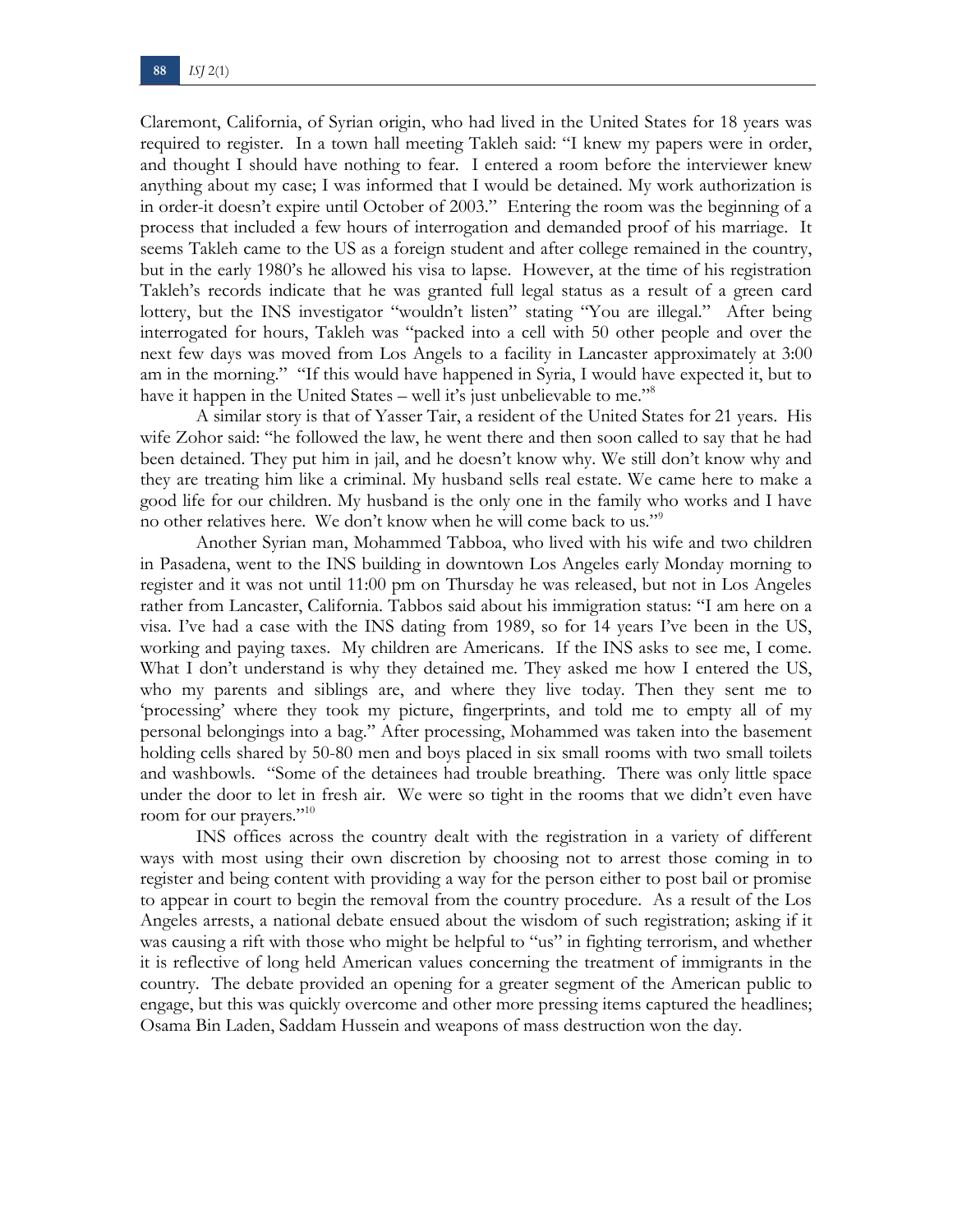### *A DAY AT THE INS: A JOURNEY TO SAN FRANCISCO REGISTRATION PROCESS*

On January 10, 2003, the first date for the Special Registration, I walked into the Immigration and Naturalization Services building in San Francisco to meet with the acting director, a member of delegation representing the Arab and Muslim community, academics, civil rights lawyers, and union leadership. After the meeting, Hiba Nimar a volunteer lawyer with American-Arab Anti-Discrimination Committee San Francisco office, suggested a tour of the various areas of the building where people were going through the registration process. We traversed several floors of the building and I was sick and saddened by what I saw on this visit. No, it was not torture or people receiving a physical beating that was sickening and saddening; rather the sight of Arabs, Muslims, and South East Asians young men sitting, watching and waiting not knowing what would happen to them next. On the eighth floor, I ran into M.A., a man in his late 30's. I had known M.A. for about eight years at the time from Oakland Islamic Center where I had occasionally attended the Friday sermon and he often stopped me afterward for some personal questions. I greeted him with the Muslim salutation and greeting of peace "al-salam alaikum" and he in return responded with "wa alaikum al-salam." Witnessing M.A in this situation became personal. I felt responsible and at the same time sad for him. As part of my community, this '30 something' man, who owned a small store in Oakland, whom I had seen on occasion in the wholesale market, seemed powerless during the INS registration process. M.A. was not a citizen in the US, and had opted to hold onto his Yemeni citizenship instead, which was a cause for him to appear for this registration. I was told by the lawyers that people on the eighth floor were waiting for investigation of their cases, and that they may be required to post a \$5,000 bond otherwise they would be kept overnight for a possible deportation hearing. He said jokingly "it must be my Yemeni passport that is causing all this trouble for me!" I told him the reason for our visit at INS, checked up on him and then parted company. Before we separated he asked me in a low voice for a du'aa (supplication) to which I responded with words of comfort and patience in this ordeal. I held back my own emotions of sadness from this man, wanting him to seek strength in our short exchange together, aware that nothing we could do at that moment would change his situation. When I left him, my mind was drawn to thoughts of his wife and children in Oakland wondering what running through their minds waiting for their father and husband to return, while not knowing if he ever would. While waiting for the elevator to take us to the next floor, I recalled the many times M.A. brought his six year old daughter with him to Friday prayers, always asking her to greet me in Arabic to which I responded back by kissing her on top of her head before she left. M.A. was a victim of terrorism, and through the INS registration he was cast as a marked man belonging to some master list of "potential" threats that the government would keep watch on in the foreseeable future. Terrorism has many victims both seen and unseen, and while the focus is always on those physically injured through violence and attacks, M.A. carries a silent scare and is a moving target every time he travels or has any law enforcement contacts.

January 10, 2003 was anything but a normal day in America, and our next stop on the fifth floor and the sights we encountered served as proof of that. What I witnessed was so shocking to me that the only other comparable example I can recall, was when I as a Palestinian, waited to cross the bridge into occupied Palestine. We entered the fifth floor from a small door and we could see one young man in his twenties standing there and four others sitting on chairs inside an opening on the other side of the hallway. However, when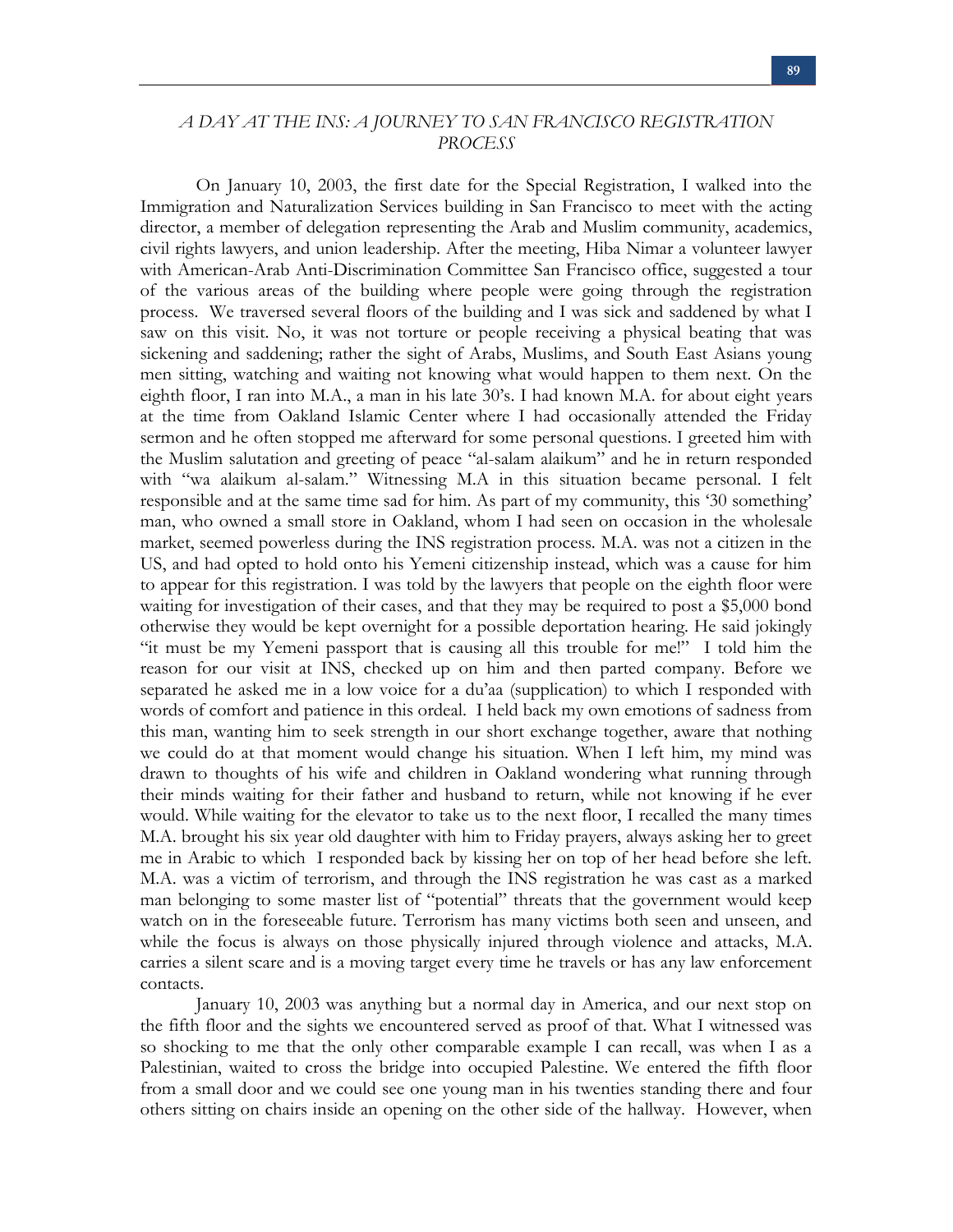we stepped inside what I thought was a very small area turned out to be a long L shaped extension with two facing rows of chairs filled with young men at each side all sitting in wait. Not a single chair was empty and there was no space to add another. All eyes, momentarily lacking the sparkle of young age, were fixed on us at the entrance. Despair and humiliation was written on their faces and I felt each one of them looking back at me as if to say "do something" and beckoning us to identify ourselves and our role in the building that day. The eyes conveyed more than words at that moment.

As far as I could discern, none of the young men in the room appeared to be above 25 years old. As we greeted the room, I recognized a number of those waiting as worshipers at the Islamic Society of San Francisco on Jones Street. I witnessed a group of about 40 or more young men, all sitting, with something in their eyes that struck me as fear, uncertainty, bewilderment, and a plea for help knowing that we could do nothing to change what they were going through. No one should have to witness such a look in the face of young men full of life and energy. By this time I was fighting back tears, but this was not the time for it. These young men needed hope even though I did not know what was ahead for them. I wished I could do something to change their condition, but all I could do was offer words of comfort. There was an unmistaken fear permeating the air, thick and heavy. The young men were just sitting and waiting for their number to be called through a five foot by five bullet proof window casting the only bright light in the area. The controlled lighting seemed to say, the light of hope for you will only come from this direction. The window was the bulletproof kind utilized by banks and gas stations as a form of protection, with a small opening to talk and pass paper work through. One man said that he had been sitting continuously in the same chair for over seven hours, and had been asked the same question over and over a number of times by different people during various time intervals. Another, sitting right next to him, said the person manning the window was not helpful and did not provide them with any real information. All of the young men were waiting for their magic number and name to be called in an unfair game between the hunter and the hunted with the prey already trapped in the cage surrendering. This is not sufficient, however, for the hunter knowing that he has complete power and domination over his prey that sit in wait before him surrendering to what comes next.

In our meeting with David Stills, the Acting Director of Northern California INS, he mentioned that "people who have assets in this country were more likely to be released without having to post bail." Hearing this I thought we were talking about money, real state and businesses, but when he made reference to it again in passing it became clear to me what he meant. "Assets" in INS language does means money, employment and an address, but more importantly includes family, a wife and children. I realized that what we had here was language as a tool for dehumanization. A wife and children were "assets" used in the same context with non-living objects and someone would be called upon to make a determination about them (i.e. if they were good enough to warrant keeping one in America). A wife and children served as the most important "assets" for immigration cases and they had to be citizens for one to be released without having to post bail. By definition, a wife and children were good "assets" if they were Americans, but if they were not then the entire family was subject to deportation proceedings (i.e. they were a liability). From this, one can understand the way language and words were used to dis-empower and humiliate, all an important part of a concerted policy. Our discussion with Stills focused on the actual implementation of the law and the apparent differences between what happened in Los Angeles and San Francisco. The Los Angeles office chose to arrest a large number of people, who came to register, which caused such a negative public response. On the other hand, the Northern California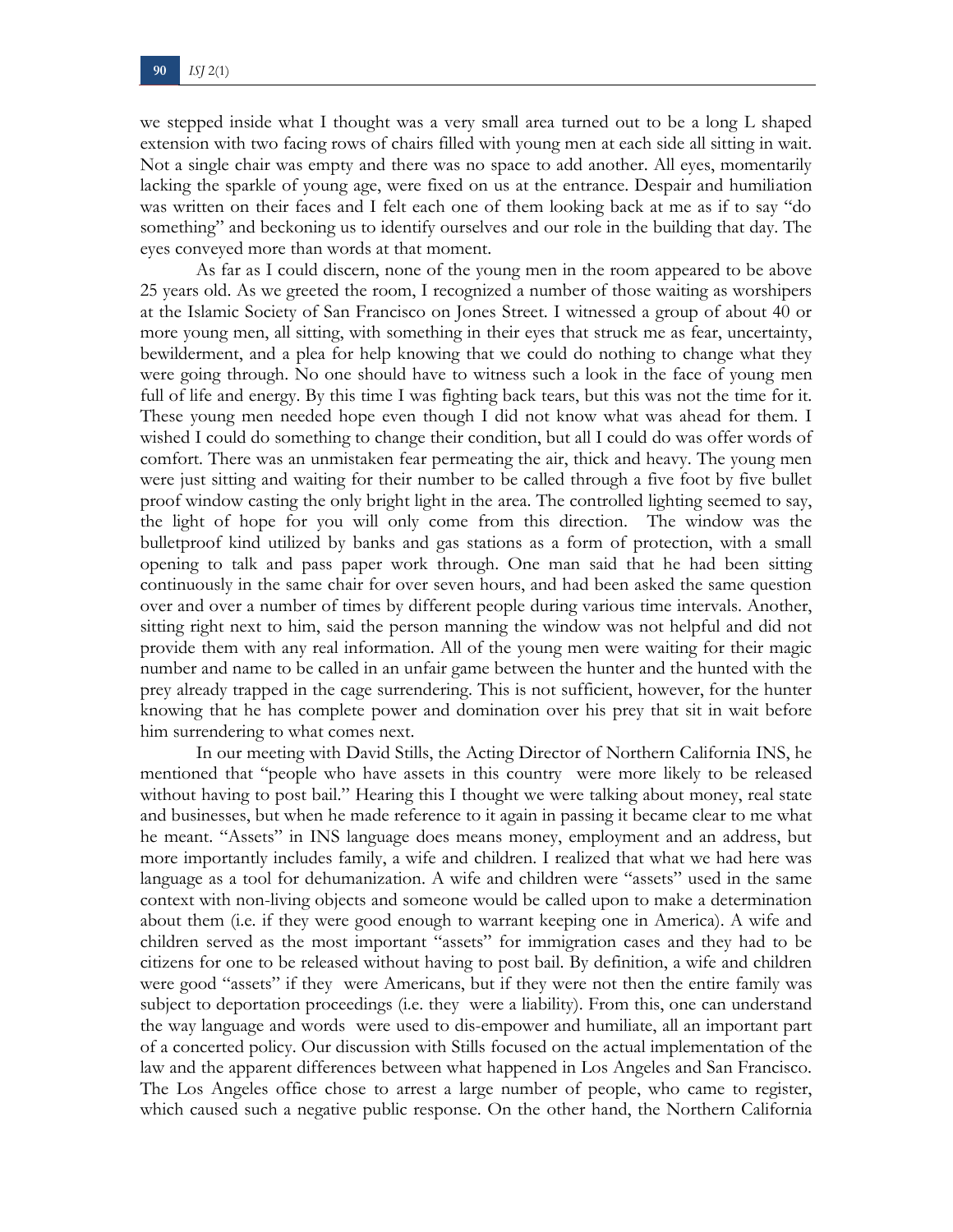INS office elected not to arrest people and opted to give a "Notice to Appear" in court to many of those who showed up. From all personal indication, Stills appeared to be a very nice person, sociable, sensitive to people needs and able to discuss all kinds of immigration issues, but he was still implementing an unjust law. This made me question how someone who from all indications appears to be a 'good' person, can with conscience agree to be part of such an unjust undertaking. In retrospect, as a nation we look back in history and speak of what happened to the Japanese in America and the suspicion surrounding them during the war and their internment and are very clear regarding the wrong done to them, yet the government engages in similar types of programs as we speak.

We left the fifth floor on our way to the second floor, which was a large room bustling with people, endless counters, flashing numbers on electronic boards calling upon individuals. Muslims, Arabs and South East Asians abounded and I could discern the various dialects spoken in the hall. If one did not know otherwise, one would think they were at an Arab market someplace in the Arab World. Next to the door two Yemeni men stood drinking coffee passing the time talking to each other possibly providing comfort to one another. I heard them complaining about the process and listing all the paper work they had to bring to the INS as a way to prove their worthiness of being allowed to continue to live in America. These two men appeared to be in their late 40's. I looked in the corner of the room and immediately recognized one of my students, M.T., who graduated from the University of California, Berkeley a year before, sitting next to an Asian man. I left the group and headed straight towards him to greet and embrace him. I knew that M.T was a foreign student and since his days at Berkeley was seeking to get married to a Muslim woman, but it seems that up to this point he was unable to find someone. In our conversation M.T did not want to share the details of his case with me and I understood that he was guarding his privacy and so I did not ask any questions. As a way to lighten the moment, I suggested to him to get married as the best way to deal with this issue. He responded in gest, "where are they? I am ready if you have someone and I have been looking as you know." The Asian man sitting with him was a volunteer lawyer, who used to work with the San Francisco Asian Law Caucus who came forward to offer his help to anyone needing it.<sup>11</sup> He also informed us that the Asian Law Caucus did not have an immigration lawyer on staff at the time, otherwise they would have been there and since he worked with them he felt compelled to come and help. In addition, M.T informed me that his lawyer was willing to offer financial help in case a bail was needed. We spent a few minutes talking with the Asian lawyer, exchanged business cards and before going our separate ways we complained to one another of the inherent racism in this INS mandatory registration.

We stood by the entrance surrounded by attorneys who were working with a number of clients and on almost every floor any gathering turned into a processing moment and the human need to vent and share painful experiences. In general, lawyers are not viewed highly in American society as far as character, nevertheless, the many who were present on the scene were the saviors of the day acting as legal advisors, therapists, family, financial advisors and possibly the only witness to an arrest of their own clients.

In the goliath waiting room I knew I could not speak to everyone. The men passed time by talking to one another, drinking coffee or huddled with their lawyers. The room was big and spacious, but the feeling of gloom and despair was very thick in the air and made it feel like a small closet. I imagine our group was experiencing similar emotions that day. Hiba Nimar, the volunteer lawyer, looked tired, angry, frustrated, defiant, merciful and you could sense the pain she was feeling behind every word she uttered. I did not talk much with her, but she guided us through the tour informing us of every aspect of the INS and it seems that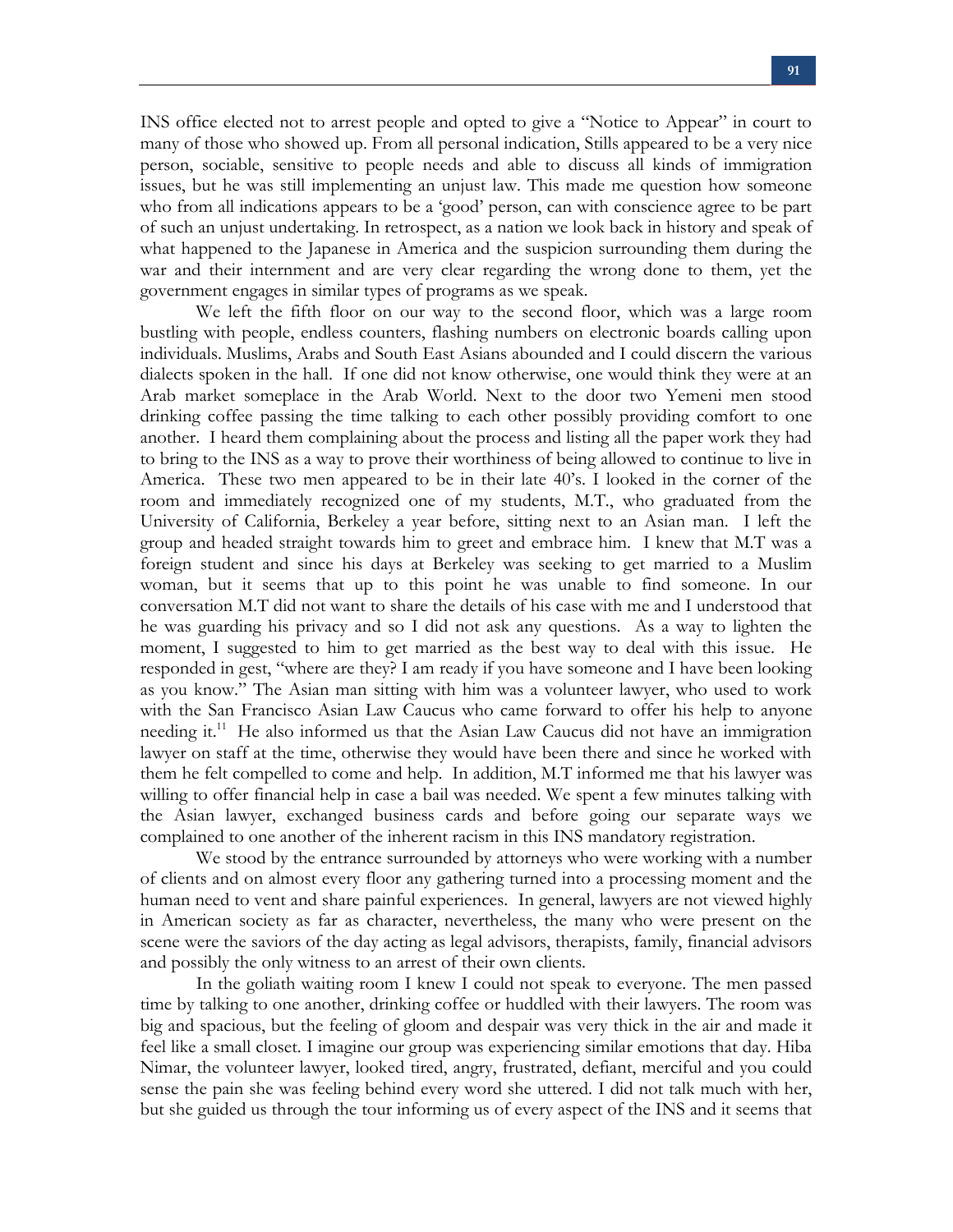

she spent the countless days, weeks or months in these halls and floors. In the elevator, Nimar mentioned the number of "blonde wives" coming to look for their Tunisian husbands who were arrested. Obviously, Nimar had seen and listened to countless stories first hand and she moved and spoke with all the narratives fresh in her mind and weighing on her conscience. As one listened to the stories, saw the young men come and go, witnessed arrests and detentions, helped post bail for some, answered the questions of wives and family members, at the end of the day how were you expected to feel normal? Imagine if this was done to your own people, someone you know, relatives of yours, friends you call upon, fathers, sons, husbands, nephews etc. Nimar was a witness to history in the making, not as a mere observer, but as a single participant attempting to heal the wounds of racism.

We moved from the second to the eleventh floor since Nimar did not know what was occurring up on that floor and needed to investigate as a number of people in the past few days had been taken up there. In the elevator, one person said "it feels like a 007 movie" going up to the eleventh floor to find out what was taking place and the sense of mission. It was a way to lighten the moment after the sight on the second floor. We arrived at the eleventh floor and were greeted by one of the lawyers who immediately informed us that due to the large number of investigations underway, they needed more space and INS investigators have been using rooms on that floor. I believe he said they had ten rooms in use and that sometimes they used the cafeteria in addition to the others. We asked how long he stayed the previous day and he responded "I left the INS at 12:05 am after the last case I represented finished." We inquired about the cases he is dealing with. He responded that the day before he had 17 cases in total and all but three were given an NT while each posting a \$5,000 bond and three were detained. NT is short for a "Notice to Appear in Court" for INS proceedings and possible removal from the country, which means that all of those released were officially placed in a deportation process and the real ordeal had just begun. The lawyer presented us with the numbers, seventeen the day before, fifteen that day, and eleven the first day. To us they were nameless and faceless, yet each must have had a story to tell, how and why they came to America, why they came to register and whom they left behind before coming to the INS that day.

Outside the INS building in San Francisco, a number of community groups set up volunteer teams. The volunteers worked long hours from 6:00 am to possibly midnight in order to keep records of who went into the INS to begin the registration process and who emerged afterward. Most of the volunteers outside were young and highly dedicated individuals from local universities and the community. Clip boards in hand, young men and women spoke to everyone before they went inside, asked if they had a lawyer, took down their contact information, employment and family member contact and provided a hand-out, prepared by the civil rights community, describing the INS registration process.

After the INS tour and meetings, I spent some time speaking to the volunteers outside of the building and a number of individuals who just finished the registration process. One volunteer, Noura Erakat, a first year Boalt law student at the University of California, Berkeley, was immediately in front of me as I existed the INS building and I stopped to ask about the number of individuals she had on her list for the day. She replied "I have about 300 names on my list from this door." I asked her about the hours she has been keeping at the INS office and she responded "the last two days I have been arriving at 6:30 AM and getting home around 12:00 midnight." The response from the community groups, volunteers and activists, imperfect and lacking in resources and overall structure, seemed to make a difference. They were able to organize, provide legal help and contacts, arrange or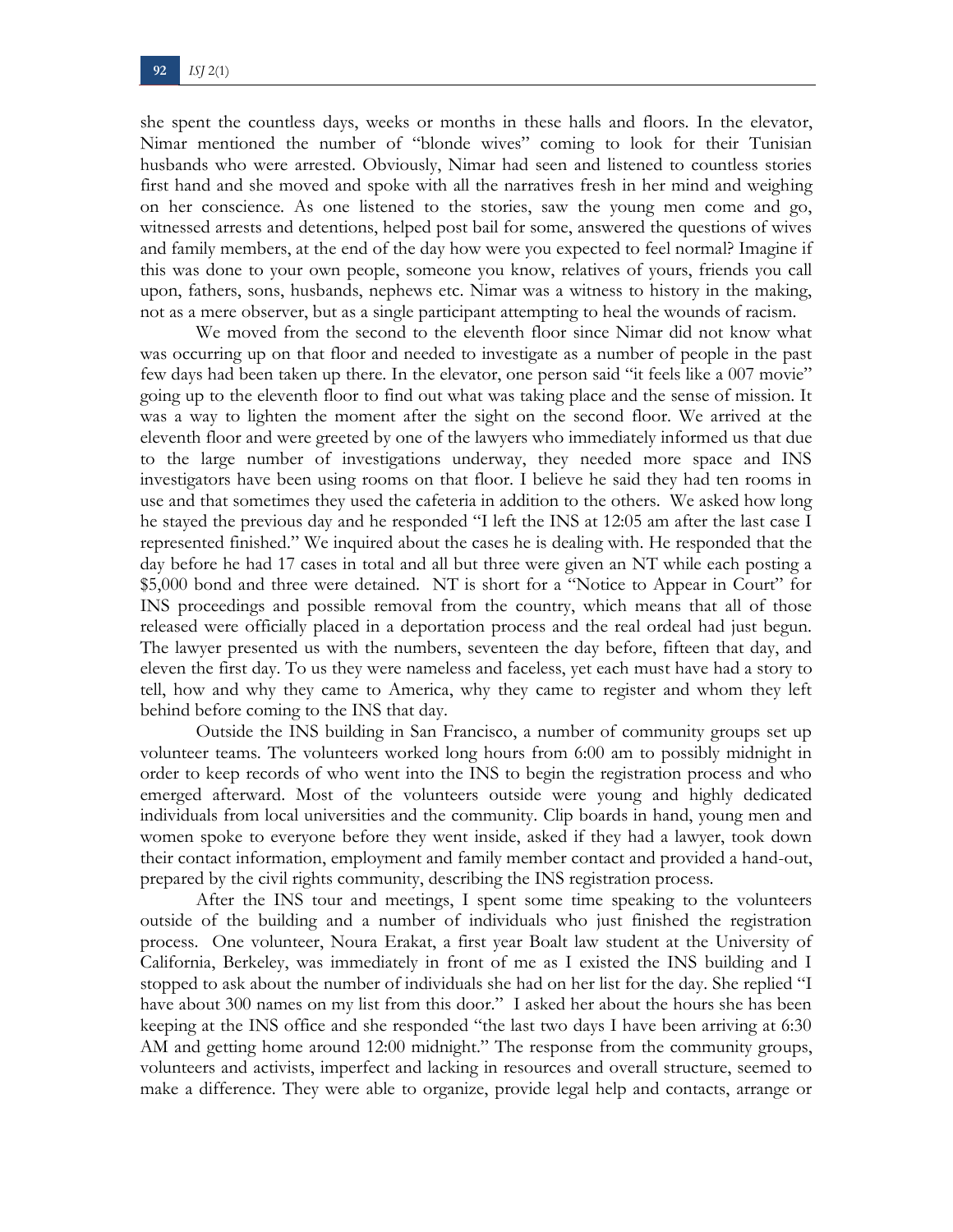help with funds and for many they were the only other human beings they could reach out to about what they were experiencing.

I also ran into four young men from the mosque who had just finished one part of the process and were told to come back the next day. We greeted each other with Islamic salutations of peace. One of them said that it was his "third day coming to the INS for this registration" and he was told to return with another set of papers. The other three had completed the registration and it was reflected in their joyful demeanor. One could see a sense of relief in some and frustration by others due to the ongoing ordeal even among a group of friends. In my mind I also needed answers to some critical question: did America become more secure with this registration? Were any "sleeper cells" caught through this registration? How secure did our country become when someone who walked voluntarily into an INS office to register was arrested?

My day was anything but normal on January 10, 2003 and for a long time will not be, for we are living in a new period of 'good-old American exclusion once again utilizing immigration policies. It was not a normal day for Muslims either because it was a Friday, the day people from all walks of life gather at the masjid (mosque) to meet, greet each other, listen to the sermon, pray and then usually rush back to work, school, or home. On Fridays, I usually deliver a talk in one of the areas masjids and at least twice a month my assignment is at the Islamic Society of San Francisco, a major center in the downtown area, frequented by a large immigrant population. On January 10, 2003, I was at ISSF and my sermon focused on the differences that exist between first generation immigrant and American born Muslims and how best to develop unity through recognizing and appreciating the diversity of our backgrounds.

After the prayers, we informed people of a protest taking place in front of the INS offices in downtown San Francisco and encouraged everyone to attend. The protest was a community wide response to the INS mandatory registration requirements and had many local politicians, activists and religious personalities.<sup>12</sup> Even though the protest had wide representation on the speaker list, in terms of San Francisco and the Bay Area it was not big and the turnout was not impressive at all. Thinking about the protest, the turnout for me indicated a lack of concern or comprehension of this issue at hand from the various sectors of the Bay Area progressive and liberal communities. I questioned if, beyond a core of progressive activists in the Bay Area who relate to the Arabs, South East Asians and Muslims as real people, much of "the movement" see them as objects to be dealt with when it is most convenient but not real allies. The anti-terrorism campaign is a difficult issue for many because it also involves a sense of fear related to 9/11, and includes the possibility of other "terrorists" in the country that might conduct similar acts in the future. Thus, this feeling permeating society, even in "the movement," results in closeness, but at the same time distance in a relationship when dealing with the Arab, South East Asian and Muslim communities on this and other important issues. Orientalism, if I may remind all, is not limited to the right wing; rather it is a construct impacting many layers of the society; liberal and progressive included. The turnout and the over-all response in the Bay Area would have to be deemed dismal pointing to some weakness in the collective work. Not to dwell on the negatives, the Asian and Latino communities, Japanese, Koreans and Central Americans were in the forefront, they understand the issue well and reached out to the Muslim and Arab communities immediately after 9/11 and continue to do so at every juncture. Above I might sound a little too harsh on the "movement" however the reality of how minorities are treated in the progressive camp only reflect the dominant society and as a friend often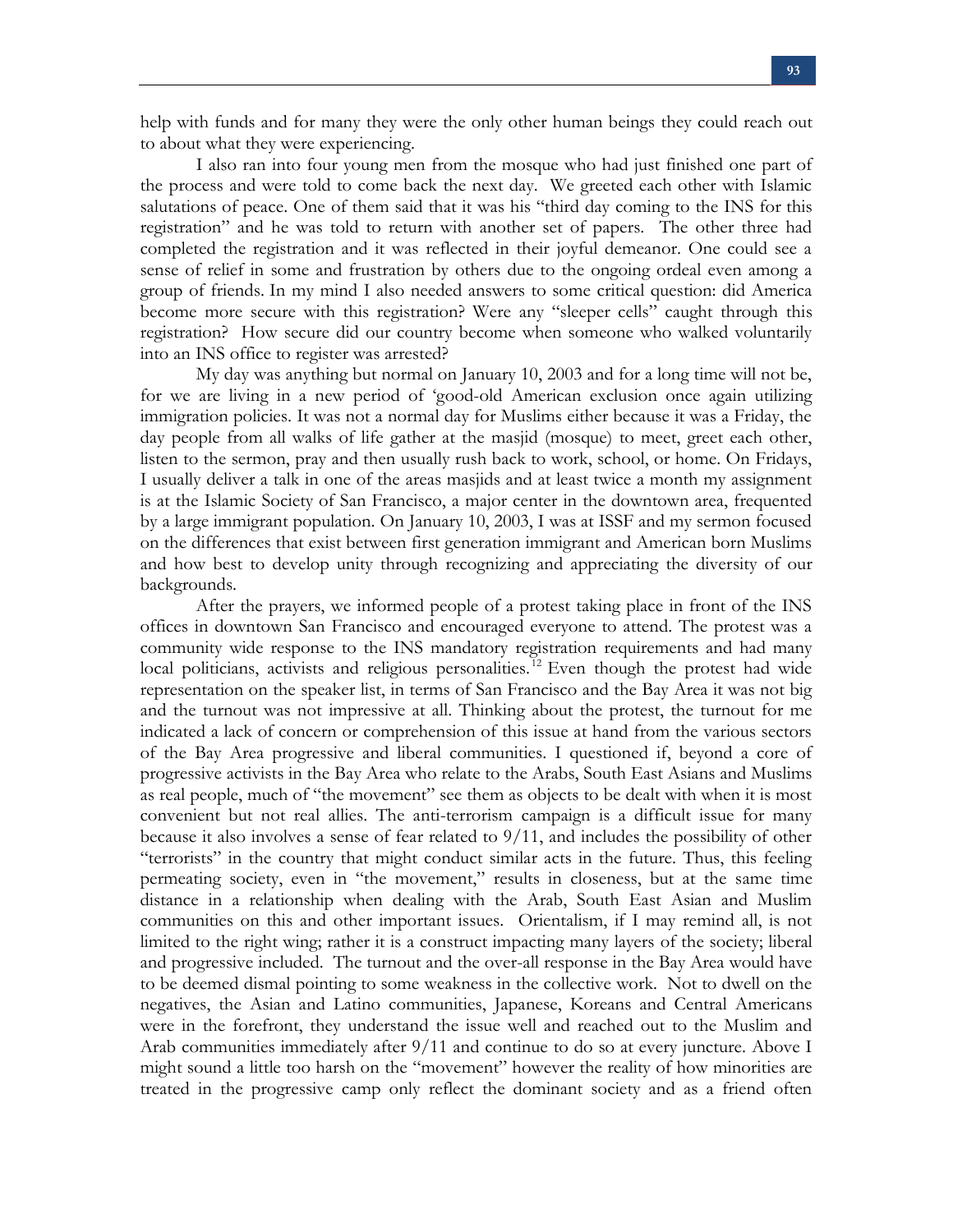reminds me that we have an empire with a big "M" on the right and one with a small "m" on the left.

## POLITICS OF BLAME AND FEAR: THE IMPACTS OF THE INS REGISTRATION *PROGRAM*

Jalil Mirza, a Pakistani national residing in the state of Virginia with his wife and seven children, is symbolic of the period Muslims, Arabs and South East Asians immigrants find themselves in this country and I maintain on an international level as well. Mirza, facing the INS special registration requirements, opted to pack his bags and headed north to Canada. After a long "16 hour bus ride from Virginia with his wife and seven children, he arrived at the Canadian border<sup> $13$ </sup> in the hope of beginning another life as a second time immigrant. Since the INS instituted the special registration, many immigrants in the US from 25 designated countries without residency permits or those who had overstayed a tourist visa who were confronted with arrest and a possible deportation, have made their way to Canada in hope of gaining political asylum. What Mirza found was a closed border and a notice to come back in two weeks. The Canadians had experienced a flood of people, but in particular Pakistanis, seeking asylum from an increasing repressive immigration policy treating all Muslims, Arabs and Southeast Asians as a suspect class deemed a threat to national security. Not being permitted into Canada, Mirza returned to the US side of the border, however, lacking legal residency he and his two teenage sons were promptly arrested and placed in deportation proceedings. His wife and the rest of the family, who had documents and were legal, were stuck at the icy cold border area with nowhere to go. The number of those who decided to leave is not yet clear, but some estimates were as high as 10,000 if not more, however a systematic study is lacking and it is something that deserves further future attention. I have presented cases that show outcomes of those who went to the INS to register and another case (Mirza) of those that chose to leave the country altogether to find an alternative home for themselves

A third group of cases are those of immigrants that decided not to register at all and take their chances by going underground. The rationale behind their decision is the fact that 13,434 of those who registered are facing deportation even though they went to the INS on their own. On the streets and in apartments at the heart of the inner cities a large number of Arabs, Muslims and South East Asians are living an underground life with limited movement and avoiding contact with all aspects of government structures including basic healthcare services. Ali is one of the people who decided not to register, gave the reporter only his first name, is a highly educated Egyptian who "gave up a prestigious job teaching aviation engineering in Cairo"<sup>14</sup> and moved to the United States. "I came here not to hide," Ali informed his interviewer but "it's very hard to decide what to do."<sup>15</sup> Another person opting for the same approach is Mohammed, a 35 year old man from Yemen, who said "the only time he leaves the house is to walk the five blocks to and from the small grocery store where he works." <sup>16</sup> Fear is running rampant in the Arab, Muslim and South East Asian communities and as San Jose lawyer Saad Ahmad noted that "the sad thing is that many of these immigrants did have valid remedies available, but many people never took advantage of it because they were scared and because they were afraid of being caught, and this was even prior to  $9/11$ ."

This particular INS registration is a process of shifting the blame and finding a scapegoat that can be assigned responsibility for what happened in New York on 9/11. We are years removed from 9/11, yet no real investigation has taken place, the Congressional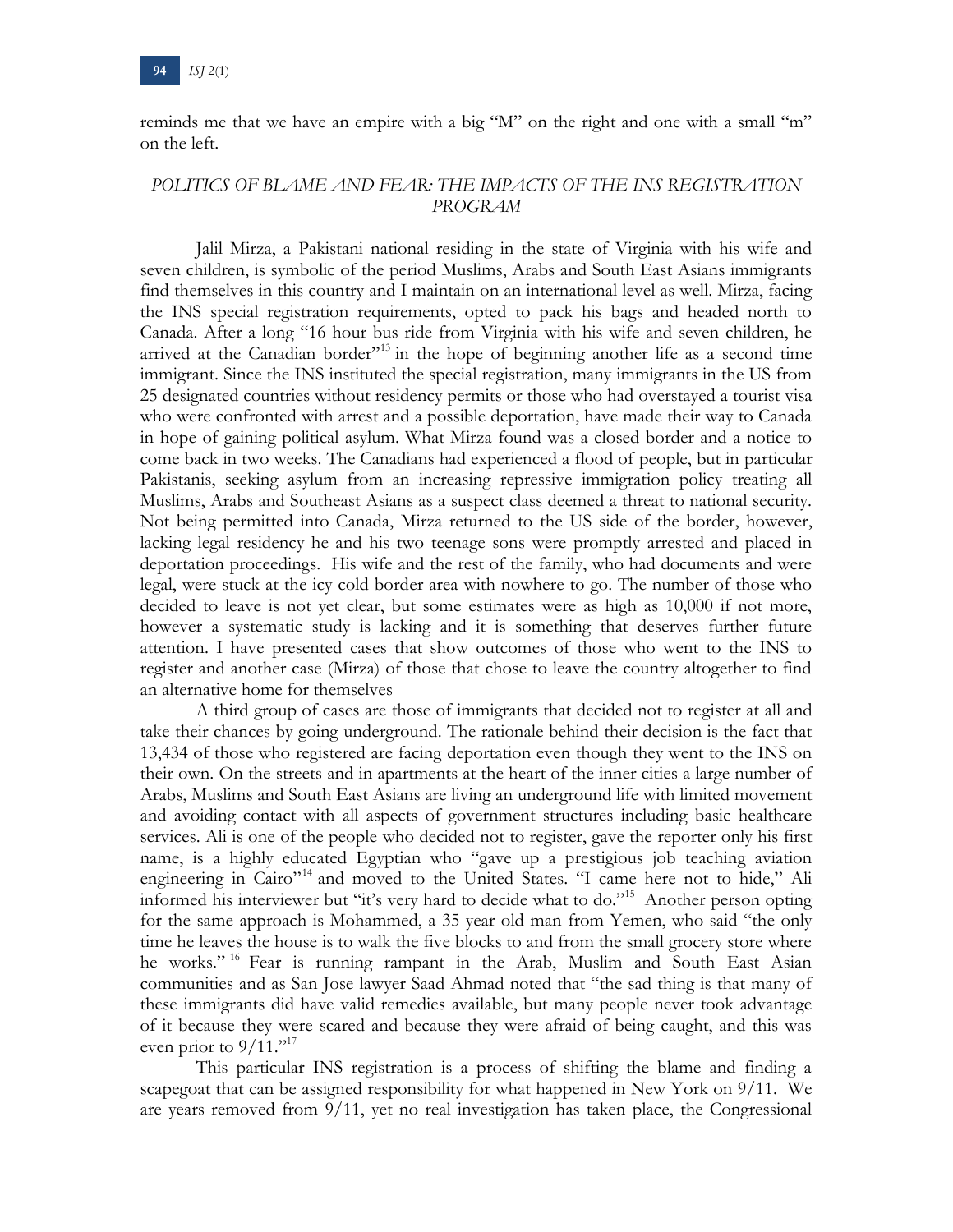**95**

Committee has not taken anyone to task and doubtful if it will ever do so. The report issued with the 28 pages that were kept away from the public eye did not demand any real changes at the top and mostly offered cosmetic recommendations. Critical questions need to be asked of the "intelligence" community regarding their knowledge concerning 9/11 and if they had no knowledge, why? Why should they continue to be on the job? Immigrants, Arabs, Muslims and Southeast Asians are an easy target, they produce immediate results, good photo opportunities, especially with lines stretching blocks around INS building, and it brings satisfaction to those xenophobic forces in American society. As a nation, we have previous encounters with this approach; the Japanese, Chinese, and Mexican immigrants all have tasted this cup of poison before and are familiar with the winds of racism and selective use of law as an instrument of coercion. The dragnet security approach is a coercive tool often deployed by despotic regimes in place of real systems of justice based on guilt and proof. Since the Federal government lacks any evidence to cause the arrest of any individual, they resorted to the dragnet approach, in this case directed at the Arabs, Muslims and Southeast Asians, carried out under the guise of immigration enforcement.

If it is immigration issues that are of concern then why not apply the law to everyone and ask all male visitors to register? The law is racially and religiously directed at people from specific countries. Why do we say it is racial and religious even though no race or religion is mentioned in the law itself? Politicians, specially the racist ones among them, think they are sharp and smart by using nation-state as a way to avoid the race and religion issue when passing a law dealing with immigration. If it is not race or religion, then why are all of the countries subject to this new policy with the exception of one, pre-dominantly Muslim countries? Should we assume this to be a mere oversight? Should we think that nation-state in this context is different than the exclusionary practices directed at Asians and Chinese in particular? If you ask a child in the street of any Muslim country he/she would inform you of the intent of this law. Come to think of it, is not the case that the law should be considered for its intent and not only by the wording used. Let's be clear for the purpose of honesty and history, the intent of the Patriot Act and the INS registration is to target Muslims, Arabs and Southeast Asians as a group in response to the events of 9/11. The legal system or what is left of it in post 9/11 does not and should not accuse a group for the crime of one or a group of individuals, even if they belong to a given racial or religious group. Innocent until proven guilty is the standard for an individual in the American legal system and the same applies for a group. It is understood that only a person who commits a crime or a person who assists them in doing so is to be charged and taken to court to be presented with the evidence against them. In our case, the whole Muslim, Arab, and Southeast Asian world is guilty as charged and the discussion is centering on the kind of sentence to be handed down. Justice by fiat carried out by the powerful. One is guilty because of their religious belief and background. The argument goes something like this; Osama Bin Laden and the terrorist with him are Muslims, thus all Muslims belief the same way as Osama, he carried out an attack against our country thus he is guilty of a crime and all those who share his belief likewise are guilty.

In the context of this logic, the guilty party is the Arabs, Muslims and Southeast Asians as a group, which warrant their treatment as a guilty party excluding them from entry and participation in the affairs of the country. The logic is a faulty one and cannot stand the test of time, nevertheless what is giving it legs is the sense of fear created in the aftermath of 9/11 by politicians and public figures who have agendas pertaining to legal and constitutional reforms targeting immigration and civil liberties. Yes, those who carried the attacks were Muslims and they have committed a crime that they should pay for it, but to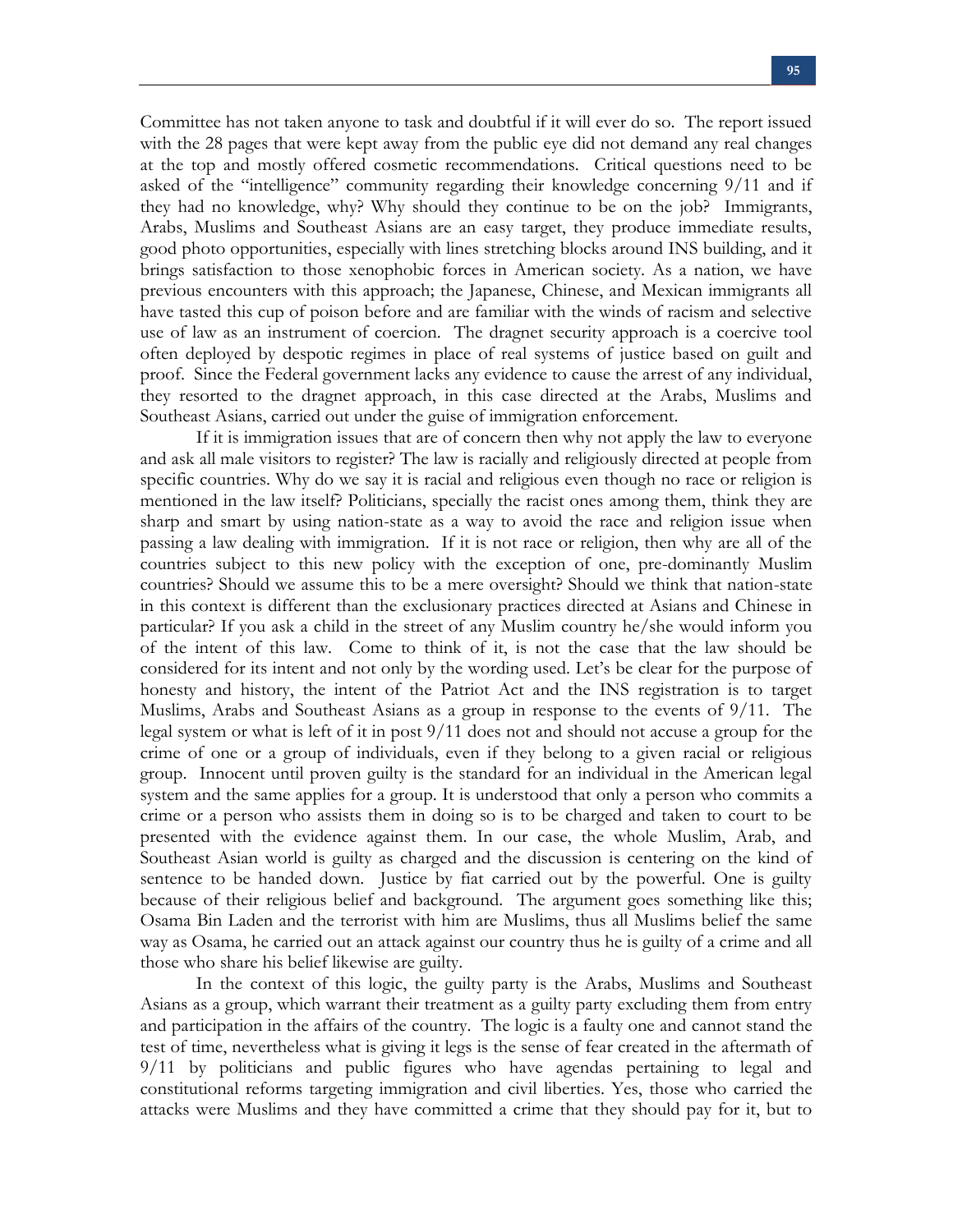make all Muslims and their countries guilty is beyond pale. Also, since those who carried out the attack came to the US through student or visitor visas does not make all such individuals guilty and subject to deportation proceedings. I argue that someone had to be strung up on the tree to satisfy the public mob and the immigrant Arabs, Muslims and Southeast Asians are the logical choice in this period.

A larger issue is the whole question of immigration; the "legal" and "illegal" aspect of it. The US population is getting older and has been doing so for some years, while the economy is in constant need of young, vibrant and able bodies to fill the ranks in hotels, restaurants, factories, sweatshops, and farms. Legal immigration addresses but a small portion of the economies real need, which is left for the massive influx of "illegals" to fill. Politicians and "concerned racist citizens" will scream aloud about "illegal" immigration, however at the end of the day their rational economic interests overtakes all other, since everyone of them will go out to eat, shop, sleep, buy produce and travel at a reduced rate due to the "unwanted" workers. The massive hunts, dragnets and racist speeches about the "illegal" immigration are created for public consumption because if they were principled positions then our economy would collapse without these workers. What I am pointing out is the utter hypocrisy of the immigration policies for a society calling for legal immigration but at the same time cannot do without the "illegals" in the day to day operations of the economy. What the system is saying is-we stand for principle when our interests are concerned and we disregard our principles when our interest is at hand; a true mark of hypocrisy.

Another dimension of the response to the INS registration is the rarely addressed intra-Muslim attitudes toward this unfolding crisis. When examining this closer one comes to find the gaps existing between the immigrant Muslim and Arab communities and their African American and Caucasian counter parts. In regards to the history of exclusion, the African American and Native American communities have written the book on the subject and continue to shoulder the legacy and the current reality of racism and discrimination in America. Immigrants who make it into the US come to the country with an already developed racial matrix that places the African American community at the bottom while attempting to find its way into the top where the Caucasians are to be found. In this racial structure, immigrants who adopt this view continuously strive to be part of the 'superior' race while looking down distancing themselves from those whom they perceive to be below them. Malcolm X spoke of the differences between the "house Negro" and the "field Negro." The same can be said for the immigrant communities, however the only difference is that most among the immigrant population want to be in the master's house instead of the field, and many have come to this country attracted by its allure.

While intra Muslim and Arab coalition was lacking, the same cannot be said about other communities. A side effect of the INS registration was the development of an extensive network among a number of diverse community organizations representing various ethnicities impacted by the program. The ordeal brought about coordination among volunteers, immigration workshops, fact sheets, and development and sharing of resources among community organizations that otherwise would have remained distant and separated from one another. This topic of emergence of cross-ethnic cooperation among organizations in the San Francisco Bay Area is a subject unto itself which calls for independent work beyond the scope of this paper, but it is important to celebrate the development of real alliances in the middle of such an important civil rights battle. Some in the civil rights community managed to cross the bridge and take a real interest in the Arab,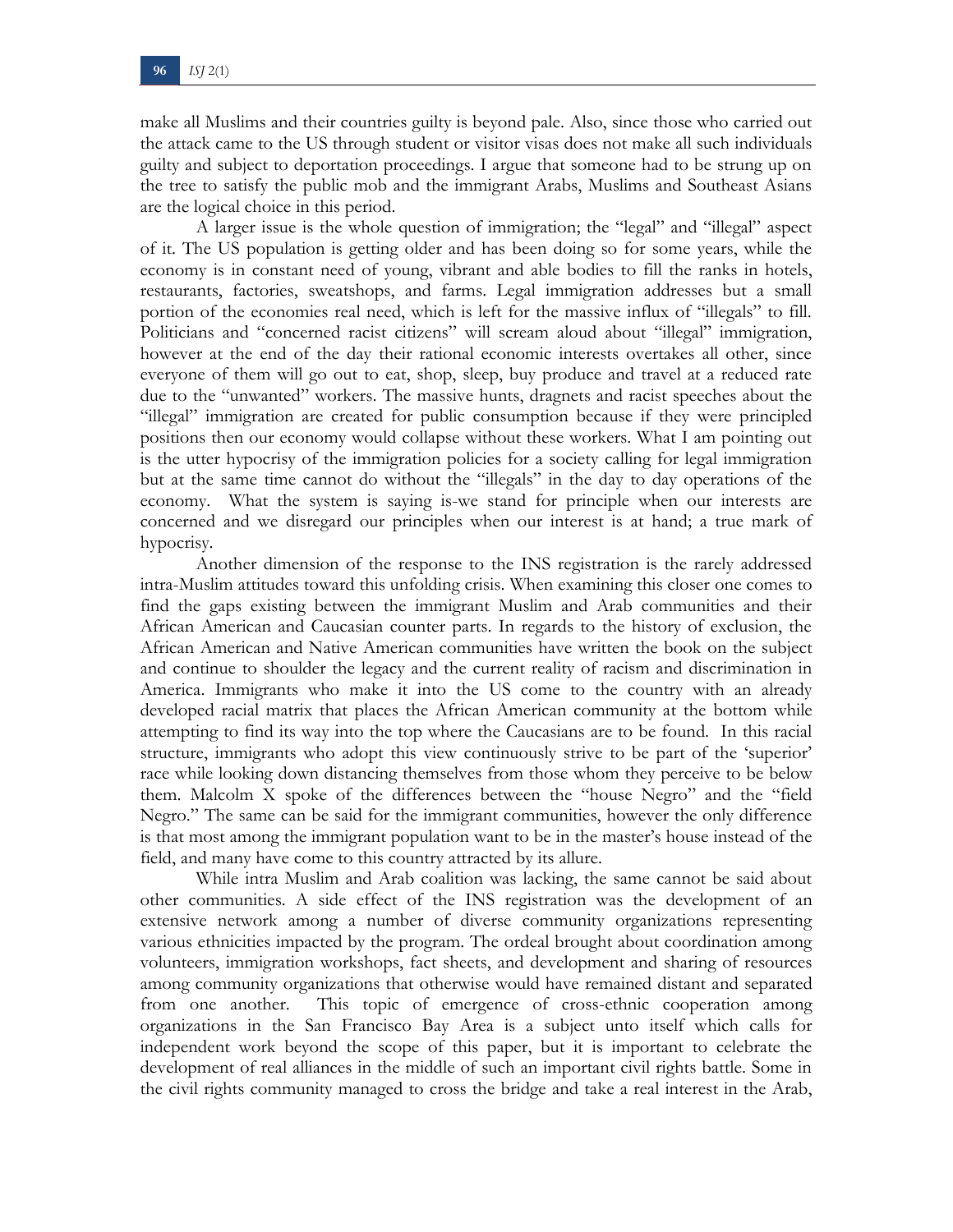Muslim and South East Asian causes, which is also an area needing further research and systematic documentation.

The INS Special Registration placed heavy stress on Arabs, Muslims and South East Asian communities and stretched their internal capacities and financial resources. Since its inception the program managed to register more than 113,000 individuals and deport 13,400 people while others were still working their way through the system at the time of writing this paper. Having unleashed this massive program, the INS did not claim a single success case of uncovering a sleeper cell in this country; rather it managed to disrupt the normal life of hard working immigrants who committed no crime other than being born in a country that happens to be on their new list.

On December 1<sup>st</sup>, 2003, the Department of Homeland Security announced that it was scrapping the Special Registration Program. Asa Hutchinson, the then Homeland Security undersecretary for border and transportation security, said the move "freed up resources to target more effectively terrorist based on individuals and not geographic factors. It was a significant resource commitment to handle these re-registrations. These resources could be better used in implementing real security measures not founded upon nation or ethnic profiling." In reality, the reason for scrapping the program is its failure to provide any national security leads, which was the specific intent of the program when it was first set-up and announced to the public. However, the Department of Homeland Security did not want to admit the obvious, the failure of this program in its time and resources. The Arab, Muslim and South East Asian communities, disparately impacted by the Registration, welcomed the news though it was a bittersweet victory after the deportation of some 13,400 members of its communities. In a press release issued, Nihad Awad, the executive director of the Council on American Islamic Relations, welcomed the change and advised that "any new screening procedure should not be based on religion, ethnicity or national origin, but instead reflect the American values of equal justice and religious freedom." We continue to be hopeful that Nihad's recommendation of transparency and accountability remains the standard; however, recent revelations of NSA programs in spying and communications monitoring of all Americans make such efforts even more difficult as violations of basic constitutional rights continue to be trampled upon.

#### *ENDNOTES*

<sup>1</sup> Nat Hentoff, Ashcroft in Conference: "Let's Not Let them Get Johnnie Cochran on the Phone', The Village Voice, June 27, 2003.

<sup>2</sup> Attorney General John Ashcroft, Prepared Remarks on the National Security Entry-Exist Registration System, June  $6<sup>th</sup>$ , 2002.

<sup>3</sup> United States Department of Justice, June 6, 2002.

<sup>4</sup> INS, Special Registration Procedures, 2002.

<sup>5</sup> The writer is news editor of the Friday Times and foreign editor of the Daily Times, both Lahore-based publications. He is a visiting fellow at the Brookings Institution.